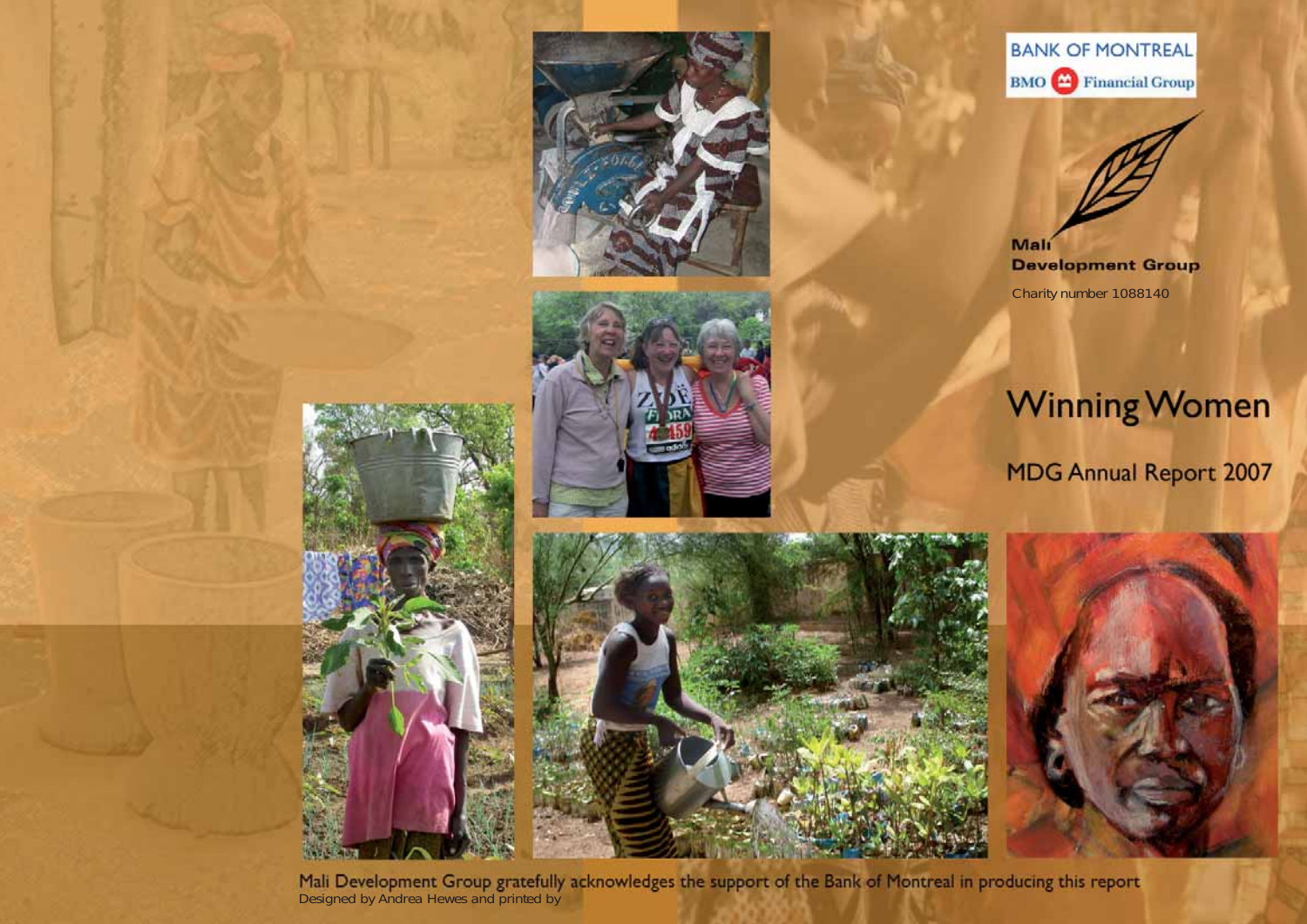

# "Winning Women": Chair's Letter 2007

As you will read in this Annual Report, women are paramount to MDG because, obviously, our work in Mali is targeted very much towards projects benefiting women but women are also important *within* MDG: There is Zoë first, of course, our determined Marathon runner who raised £4,300 this year through injury and pain, appalling weather, the proverbial loneliness of the distance runner and other various tribulations to achieve the gruelling 26 miles of the London Marathon - There is Linda, our indestructible fundraiser, always coming up with new ideas and whose down-to-earth approach, optimism and intelligence is undeterred by setbacks – There is Janice, our membership secretary who juggles family, house and work while keeping her serenity and her beautiful smile - There is Andrea, our Artist in Residence whose talent and sense of colour enhance all MDG paper work – There is Sarah and the great work she has done in the past two years with her school link, always full of enthusiasm and efficiency – Of course modesty dictates that I pass over my own contribution but it is there all the same: mainly 30 years of going several times a year to Africa which has given me a few insights.

I can hear some of you say, "What is this? Blow your own trumpet week?" or, even worse, "crude feminism week"? No, not at all because, as you all know, MDG would not be the organisation it is without John, David, Andy, Ray and Ken, each with their own very special talents. So why do I insist on what we, women, contribute to MDG? Because, in a small way, it mirrors what African women are doing for the development of their own continent: Taking charge, *Girl at Sangare School, Bamako, watering saplings for the school's*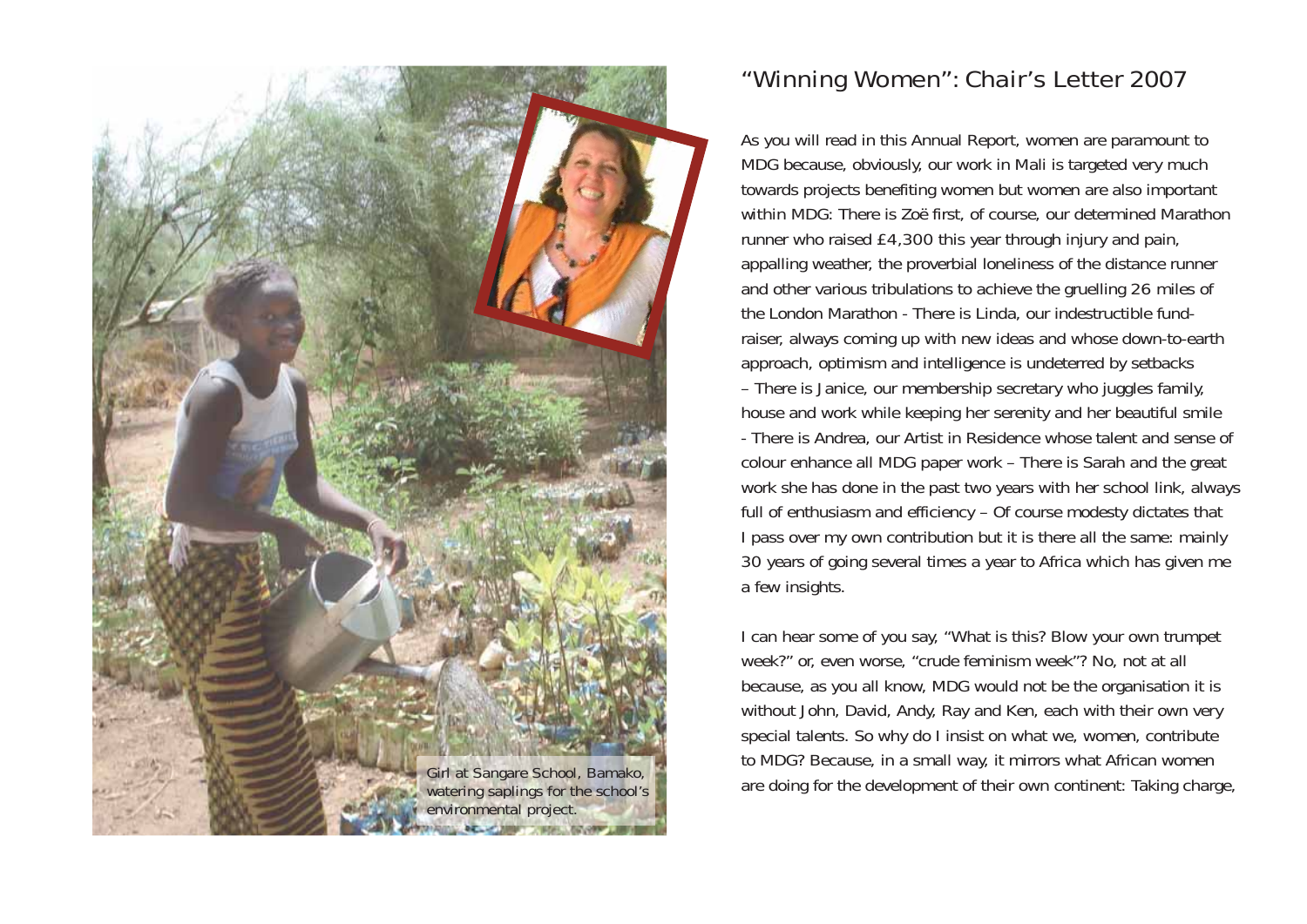working with men in a spirit of collaboration and progress to overcome obstacles and … WIN… win a better future for Mali in particular and Africa in general.

Very often African women are portrayed in the North as passive victims bearing the brunt of all the ills bestowed on their continent and secondrate citizens without any political influence or economic weight. This is partly true but it is not, by any means, the whole truth … Yes, indeed African women are still grossly under-represented politically, an awful lot of them still die in childbirth, the majority of HIV-positive adults on the continent are women, the 15 conflicts which have poisoned Africa in the last decade have affected women more than men (as in Darfur or the D.R.C) and they still can't, officially at least, own the land they work very hard on all day long ("women are owners of crops and not owners of land" as the pithy African saying goes !). *BUT* the literacy rate for women has tripled in 30 years; micro credit schemes have allowed thousands of women to see the future with more hope; Women's power has increased at many levels through all kinds of local cooperatives; grassroots institutions and national NGOs. And if they are still under-represented at the political level, don't fall into the trap of thinking that women have no influence … Quite commonly in villages, Councils of Elders comprise women and even if it is always the men who speak publicly, very often they reserve their judgement till the following day …to consult women in private.

So is it a case of the famous glass: half empty or half full? Personally I would tend to be in between and agree with the Senegalese proverb which says: "When the road is long, it is better to walk fast" (Tant qu'il y a du chemin à faire, il faut marcher vite"): There has been progress, there have been significant changes but the road to emancipation of women is still very long and we/they have to walk faster in order to see real winning women and for Africa to become a real winning continent.

This desire to empower African women is at the centre of our new Work Plan which will start in 2008. It has also been, in a way, the underlying principle that has from the start governed the collaboration between MDG and our partners Jeunesse & Développement. Let me give you a few examples: the link worker between the 2 organisations happened to be a woman and Tanty's increased self-confidence and professionalism is a great boost: she has "made" the job and we have just decided to be more proactive in our response to her reports and her work. So as always, it is (as it should be) a two-way street. The whole Manankoro Women's project is going very well and has allowed hundreds of women to earn more money, gain independence

and facilitate the education of their children through the vegetable gardens that we have financed. A new project will start very shortly, specifically designed to help treat hundreds of women suffering from fistulas, ease their pain and restore their dignity. This will be possible because we *won* a bid we placed with a small grant-giving trust!

There are many more examples as you will no doubt read in this report but women cannot win alone and neither can men. It is therefore salutary that development practitioners do not talk any more about "women's-role-in development" but rather about gender issues, e.g about the relationship between men and women, about how to facilitate a better understanding between the two genders and their respective roles and how to improve the way they can work together as indeed "the total is more than the sum of the parts".

So it is not only a case of winning women but also of losing prejudices…

#### **Laurence Lalanne-Devlin**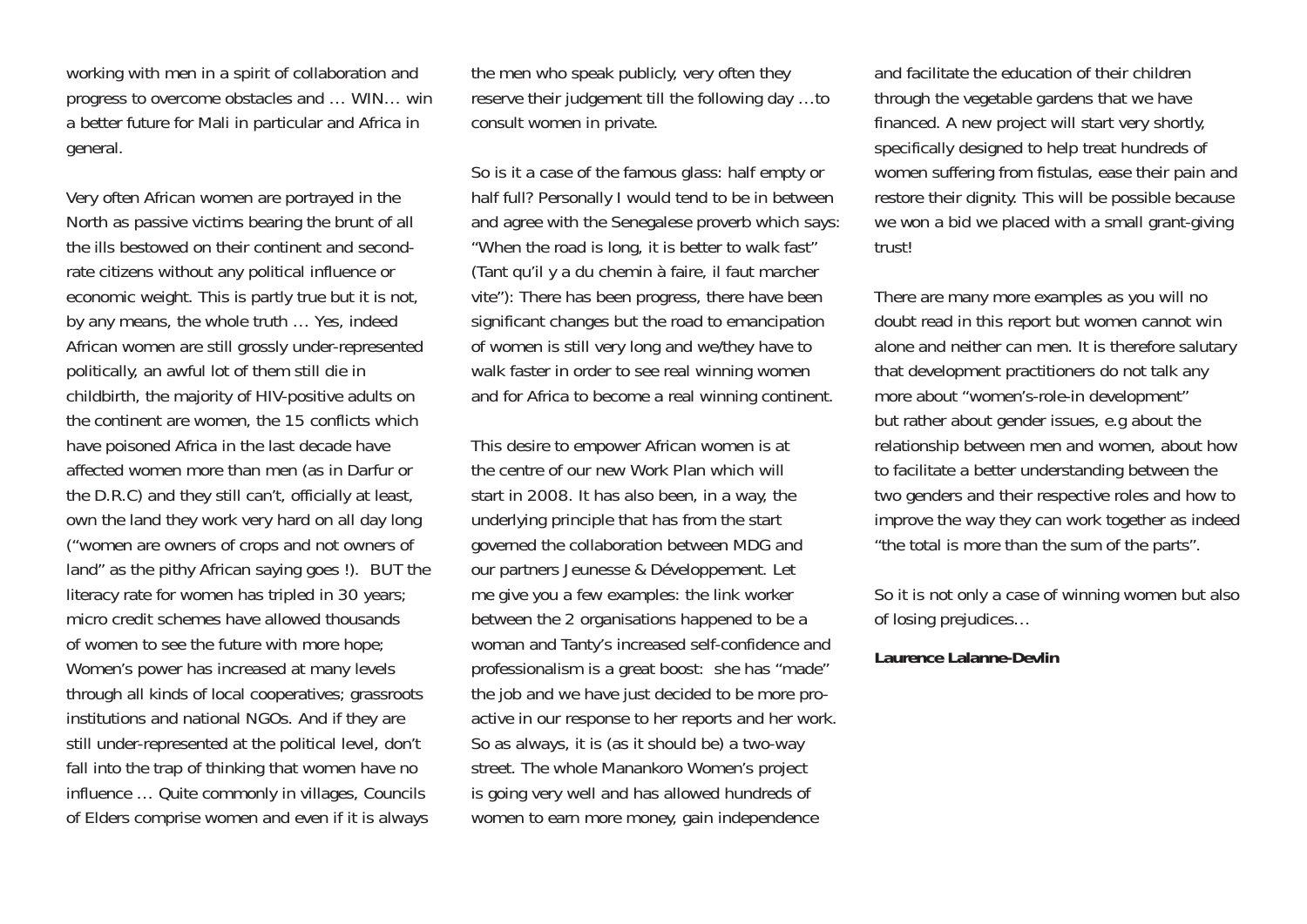

# Finding the Funds

Some members subscribe by standing order. This is great because it gives us a predictable income. Some people donate to us whenever they can.

Chrissie Tasnier for instance, has just done her A levels. She's been a keen supporter for many years. She's also worked in an old people's home and a cafe for several years and whenever she comes to MDG events she always makes a donation to us from the money she's earned.

Then lots of people run events for us, or contribute to fund raising efforts in various ways. We try to have fun and use people's skills and interests. Sue Raikes and Adrian Moyes opened up their studio and sold pottery that they and their friends had made; Marc Borja has run some pub quizzes (that included some questions on Mali!); Sue White and lots of helpers made teas for us at her farm for the recent charity cricket match between MDG and Stadhampton; Ross Speirs designed the flyer for Zoë's marathon run and Ron Barnet took on the publicity campaign for it; Zoë's mum and loads of other people supported Zoë and collected money on her behalf; Andrea Hewes is called upon to do lots of MDG art work; Chick White has provided storage for our books for the sales; Christine Dodds ran the voucher scheme via the internet;

Averil and Martin Freeths and others donated fantastic prizes for our Christmas raffle; lots of you bought or sold tickets; many people turn up and help at things on the day, steward at Truckfest, make a pudding or shake a collecting tin. One of our kindest and most positive supporters, Carole Ainsworth, before she died earlier this year, asked that donations come to MDG instead of flowers at her funeral.

We are always keen to share with our partners in Mali where the money comes from so that communities there understand that we have to work for it. My thanks to all of you who have helped us, whether you are in the list or not. Sorry if I haven't mentioned you specifically. I hope you will continue to be able to support us.

#### **Linda King**

# Zoë's Marathon for MDG

The first time I crossed the London Marathon finish line in 2006 I said NO WAY, NEVER AGAIN! However once I heard about MDG and the Silver Bond place they had been awarded for the London Marathon in 2007 and I learnt about how the communities of Mali were going to benefit from this excellent fundraising opportunity I knew I wanted to be part of it.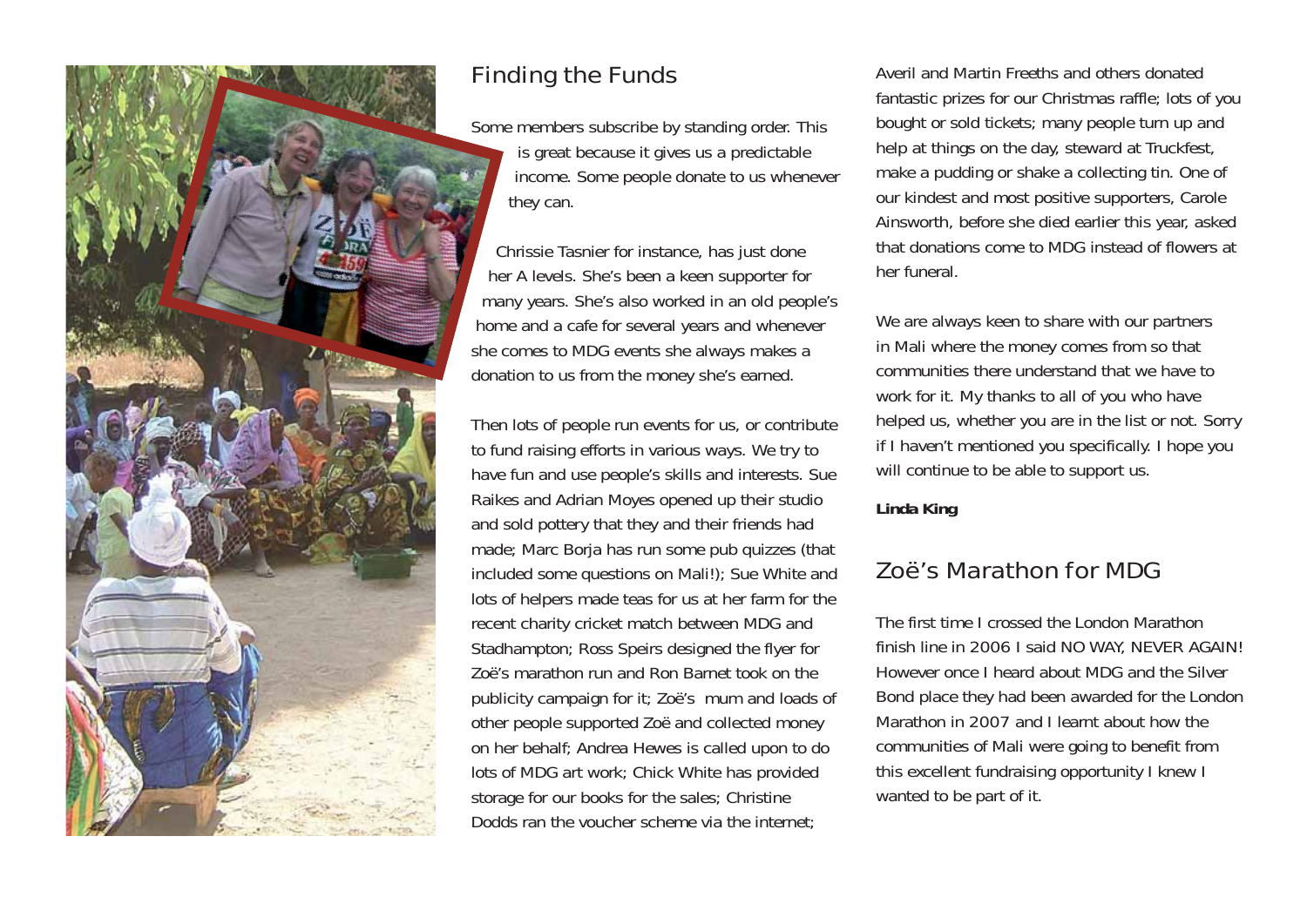The serious training started in January. I was following a well structured but demanding training programme and was doing very well. Then 6 weeks before marathon day I picked up a painful and worrying injury. It took several weeks before I could get back to running and even then I was restricted to short distances to avoid picking up another injury. I had to adjust my training programme and re-think my strategy if I was going to be able to take part. Thankfully with all the physio and acupuncture I went through and the hoping and praying from my supporters I managed to get to the start line and complete the 26.2 miles with a smile on my face.

For every mile I ran we raised £170. There is nothing quite like that feeling of knowing you have made a difference. Taking part in the FLM is a life changing experience and you cross the finish line a different person to who you were at the start. It is an amazing day covering the entire spectrum of emotions. Aches and pains will pass but memories of that day will last forever.

The dictionary describes the word Marathon as 'a long distance foot race, long lasting, especially difficult undertaking'. I would agree with all those words. But running a Marathon for a charity gives it a whole new dimension. You get to meet new people, you make new friends, you feel tremendous support and they are depending

on you. Without MDG I wouldn't have had the chance to realise my dream and my heart was full of pride in all that we achieved and conquered together throughout it all. It was a complete success and a great victory and I was so pleased to be a part of it all.

#### **Zoë Sinclair**



### Financial Report for the Year Ended 31st March 2007

#### **Background**

As in prior years, an Income & Expenditure Summary for the financial year will be sent to the Charities Commission along with an Annual Report and other necessary returns. MDG remains in compliance with relevant charity financial regulations. Key treasury related functions continue to be the receipt of funds, transfer to Jeunesse et Developpement (J & D) in Mali, financial management, interaction with J & D and settlement of expenses.

#### Income

Increased by about £16,000 compared with 2005/06 to over £37,000 in the latest financial year, including significant credit items such as:

- The sum of £7,361 relating to the successful bid by MDG to the Funding Network for our Reproductive Health Project.
- A £7,000 contribution from the Truckfest festival which, together with the Funding Network contribution, ensured that our commitment to the Reproductive Health was met for the year.
- Gift Aid refunds in the amount of £5,446.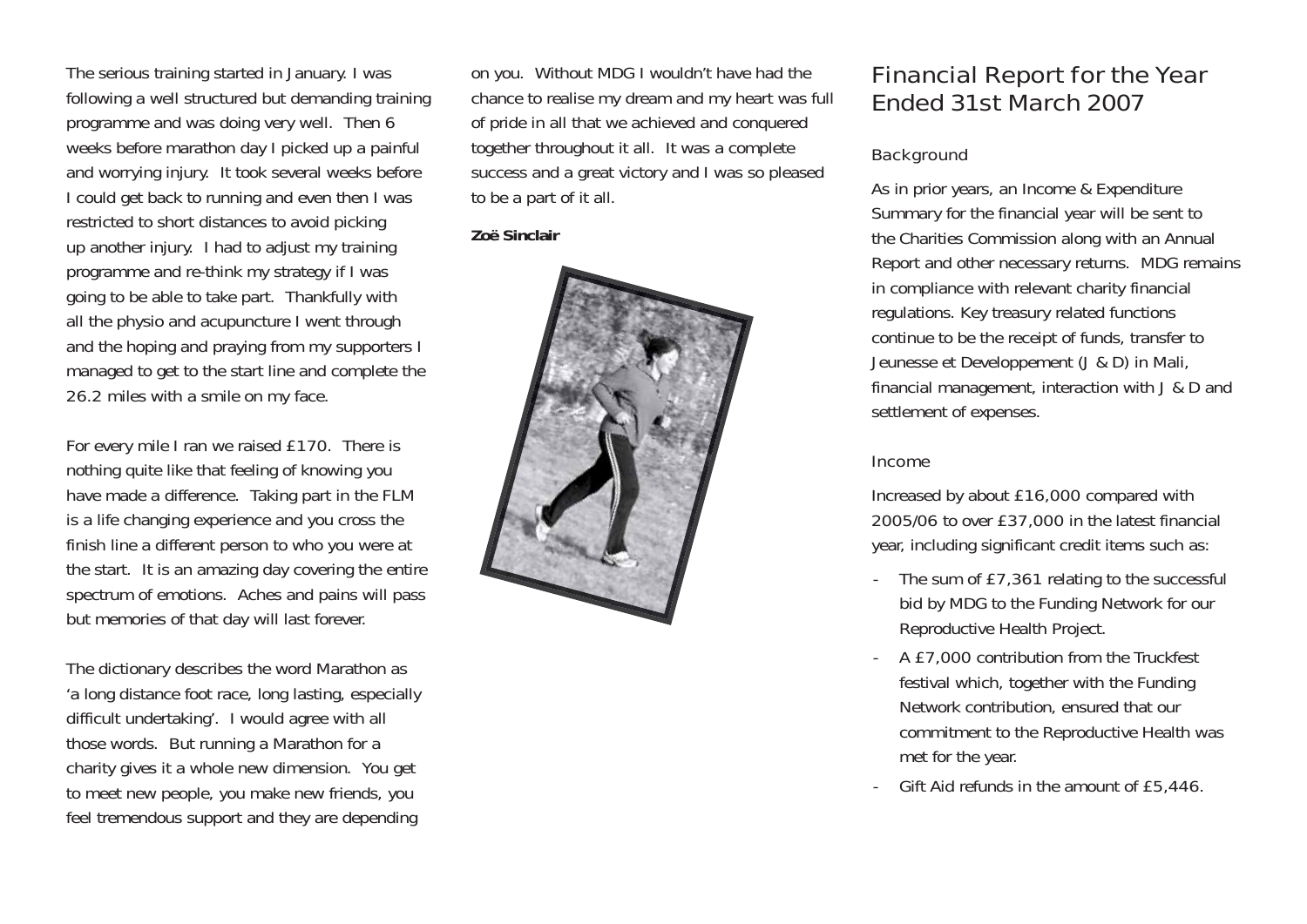- Voucher sales of about £960 and Raffle income of £1,477.
- £1,442 of the sponsorship funds from Zoë Sinclair's participation in this year's London Marathon that eventually amounted to £4,300, including an estimate of related Gift Aid to be claimed.
- Other Fund Raising events, including book sales and regular member related activities, generated a valuable financial contribution.
- Increased membership and markedly higher donation receipts.

Since the financial year 2001/02, MDG has now raised in excess of £205,000. This is considered to be a very significant achievement for a volunteer based charity such as MDG.

#### Disbursements and Related

Distributions by MDG must conform to the needs of a 3-year Work Plan, produced by the charity which is based upon the detailed project needs identified by J & D. Work Plan content is assessed and then agreed by the Management Committee, taking account of relevant priorities and input from other stakeholders. Regularly held meetings cover payment approvals, coverage of pertinent financial developments and updates on outstanding issues. Project feedback is received from J & D which enables an appropriate level of monitoring and necessary feedback to be carried out.

Designated officers appointed by the committee provide bank instructions for all payments. MDG has agreed with J & D that funds will be remitted on a quarterly basis, with amounts dependent on need and availability of funds.

For prudential reasons, a minimum reserve of £3,000 is always maintained within the bank accounts of the charity to meet unforeseen circumstances.

Outgoings amounted to £31,851 for the fiscal year ended 31st March 2007. Of this, transfers to J & D were authorised in the amount of £38,000 compared to £36,800 in 2005/06. The sum of £28,000 was actually disbursed over that period with other outgoings being modest, mainly to support fund raising and payment of overheads. Overheads include such items as secretarial expenses, public liability insurance and printing costs.

#### The Current Financial Year

Since the financial year-end, income has so far approximated to that needed to equate to the total achieved in 2007/08. Apart from regular receipts from members and significant sums emanating from Marathon sponsorship, this revenue also includes £5,000 from Gifford, a UK based engineering company who are providing both financial and staff volunteer involvement in

our Mafele Barrage Project. Additionally, £1,000 was received from Bernwode News to assist in the development of the Women's' Hope Project.

Outgoings have featured quarterly transfers to J & D amounting, so far this financial year to £20,000. Whilst it is anticipated that core income will reach that received that for the latest financial year, there have been applications made by MDG to funding organisations and trusts, which if obtained, will allow other projects to be started.

Following transactions since March 31st 2007, the charity's bank account balances amounted to £5,924 at the end of August, 2007.

#### **David Hedge**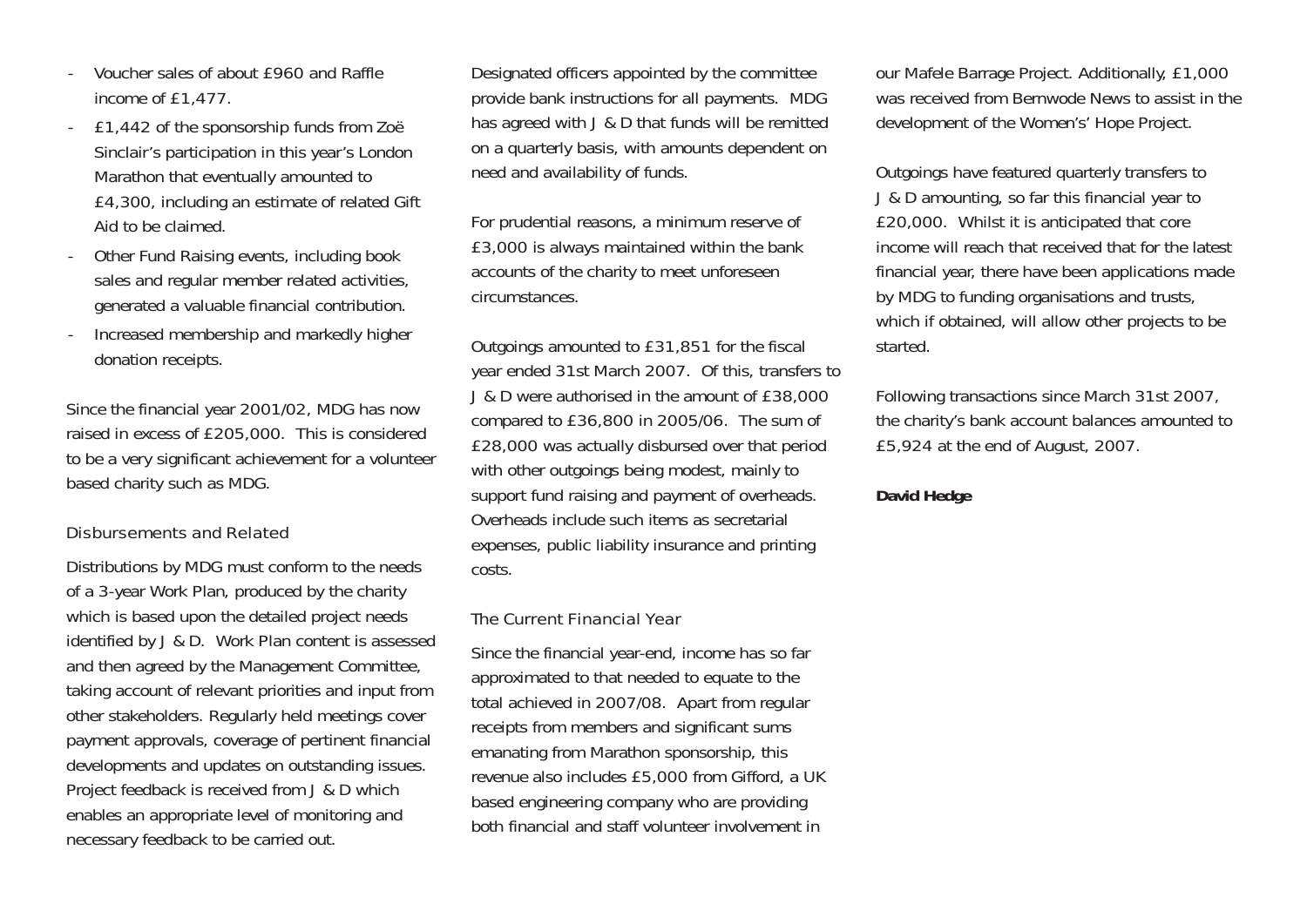### About MDG and its work

### Who are we?

Mali Development Group was first established in 2000, and became a registered Charity in 2001. Its main function has been to work in partnership with Jeunesse et Développement. The main basis for the partnership is an agreed Work Plan, which identifies commitments and priorities. We are currently negotiating our third Work Plan for 2008/11, and the process will be completed during a planned visit to J&D in January 2008. We have about 300 people involved, through individual or family membership, and sometimes through organisations which decide to support us.

#### What work do we support?

This report concentrates on the importance of women in both our work and our activities, but since we started MDG has managed to support a wide range of projects with J&D. So far these have included

- Provision of a 4x4 Landcruiser for J&D in collaboration with Toyota and the workshop at Aylesbury Young Offender Institution.
- Building of a new school in Ntentou.
- The development of school links between Mali and the U.K, including a programme of work with the Sangaré Primary School in Bamako.
- Support for J&D through IT equipment and training
- Help, in collaboration with J&D, for Kader Keita, a leading Malian artist, in his project with disadvantaged young people.

You can read about all these projects and our activities on the MDG web site: **www.malidg.org.uk**

### How do we work?

Though we sometimes bid to Trusts and larger funding bodies for specific projects most of our money comes from fundraising activites by members and individual or group contributions. We have an Alternative Gifts Scheme - details of the vouchers are available on the web site and we do hope you will consider these in thinking about presents at Christmas and other times. We employ no staff, and our overheads are very low. We are all volunteers. While we work hard we also try to have fun- if you would like to join, or find out more have a look at the web site or contact the Secretary, whose details are given below.

#### The coming year

2008 promises to be an even busier year. Early in the year work will begin on the Barrage Scheme at Mafelé. This project is being done in partnership with Gifford Engineering, who are contributing both financially and with the

skills, on site, of two members of staff. We are delighted with this collaboration and we will keep everybody up to date via Newsletters and the web site. The Women's Hope project, tackling the problems of fistula in Bamako will also develop in 2008- this will help a disadvantaged group of women who come to Bamako seeking treatment for their condition, and live in grindingly poor circumstances, away from their village and often accompanied by their children. We are very grateful to the Bernwode Trust and to sveral MDG members for the funds to start this project. Tanty Samake is already in touch with them, and as with all J&D projects the first step is to listen to the women and gain their confidence.

The 2008/11 Work Plan is to be debated at our AGM, and responses to it will also be welcome after that from members, partners and other organisations interested in Mali.

### Mali Interest Group (MIG)

Thanks to the hard work of Andy Benson an Interest Group of agencies involved in Mali has been set up and is coordinated by MDG. This has enabled us to make good links with Malians in Britain, through the Haut Conseil du Mali, but also groups and organisations who support work in Mali. Some 25 organisations receive a regular update and news exchange, and we are planning a Conference, with the support of the Haut Conseil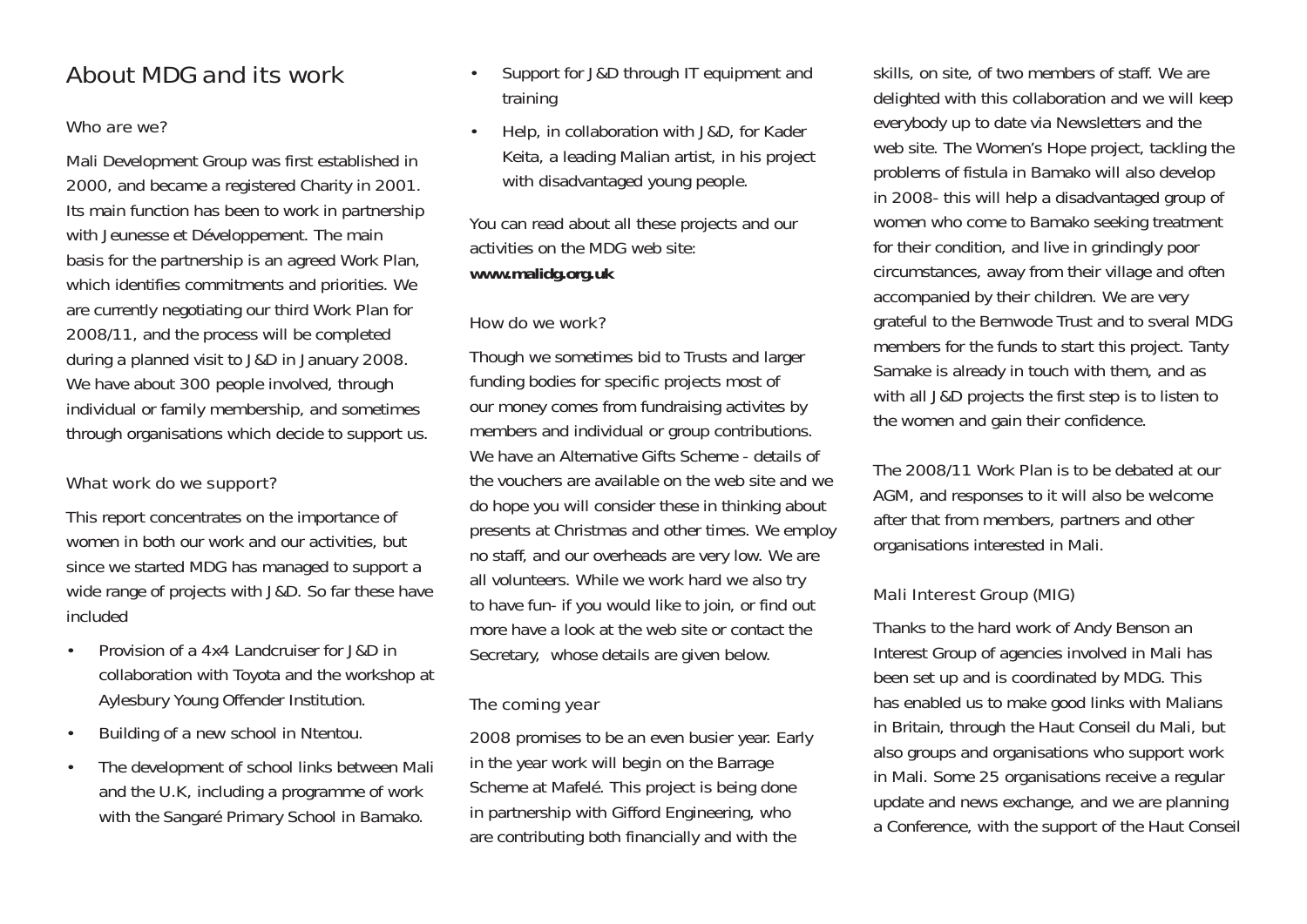and the Methodist Relief Development Fund 13th March 2008. International Service, another of J&D's U.K partners, also provide, through Comic Relief, a sum each year for promotion of work in Mali, and that money will also support the event. It really is important for Mali that we work to raise its profile in the UK, and if you would like to know more about MIG please get in touch via the web site or through the Secretary – whose details are given at the end of this section.

#### Our Committee and Officers in 2006/7

Honorary Presidents *Eric Ward and Violet Diallo*

Honorary Life Members *Zoë Sinclair and Sue Upton*

Chair*Laurence Lalanne-Devlin*

**Secretary** 

*John Hedge*

50, Friars Street, Sudbury, CO10 2AG, 01787 311590, john.hedge1@virgin.net

**Treasurer** 

*David Hedge*

Committee Members

*Andy Benson, Ray Fishbourne, Janice Hedge, Linda King, and co-opted members Andrea Hewes and Ken King.*

Independent Financial Examiner *John Goolden*



*A Peer Educator presenting to a secondary school class in Bamako, and Sue Raikes addressing the Funding Network.*

# The Bamako Peer Educators Project 2006/7

For the past 4 years Mali Development Group has funded the Peer Educators Reproductive Health programme in Bamako, Mali's capital. We have been particularly grateful to Truckfest, the independent music festival for their generous support throughout that period, and also the Funding Network, whose members gave a substantial contribution following a presentation by MDG member Sue Raikes, who had visited the project and been impressed by the commitment of the young people involved

### The Peer Educator project

The project recruits and trains young people who teach other boys and girls about reproductive health risks including HIV/AIDS. The volunteers also supply contraceptives, and can refer to Health Centres when a serious problem has been identified. This was the first project of its kind in Bamako, and since it started huge numbers of young people have been advised and helped. The project is based in the Lafiabougou district of the city- one of its poorest areas, with a high proportion of young people.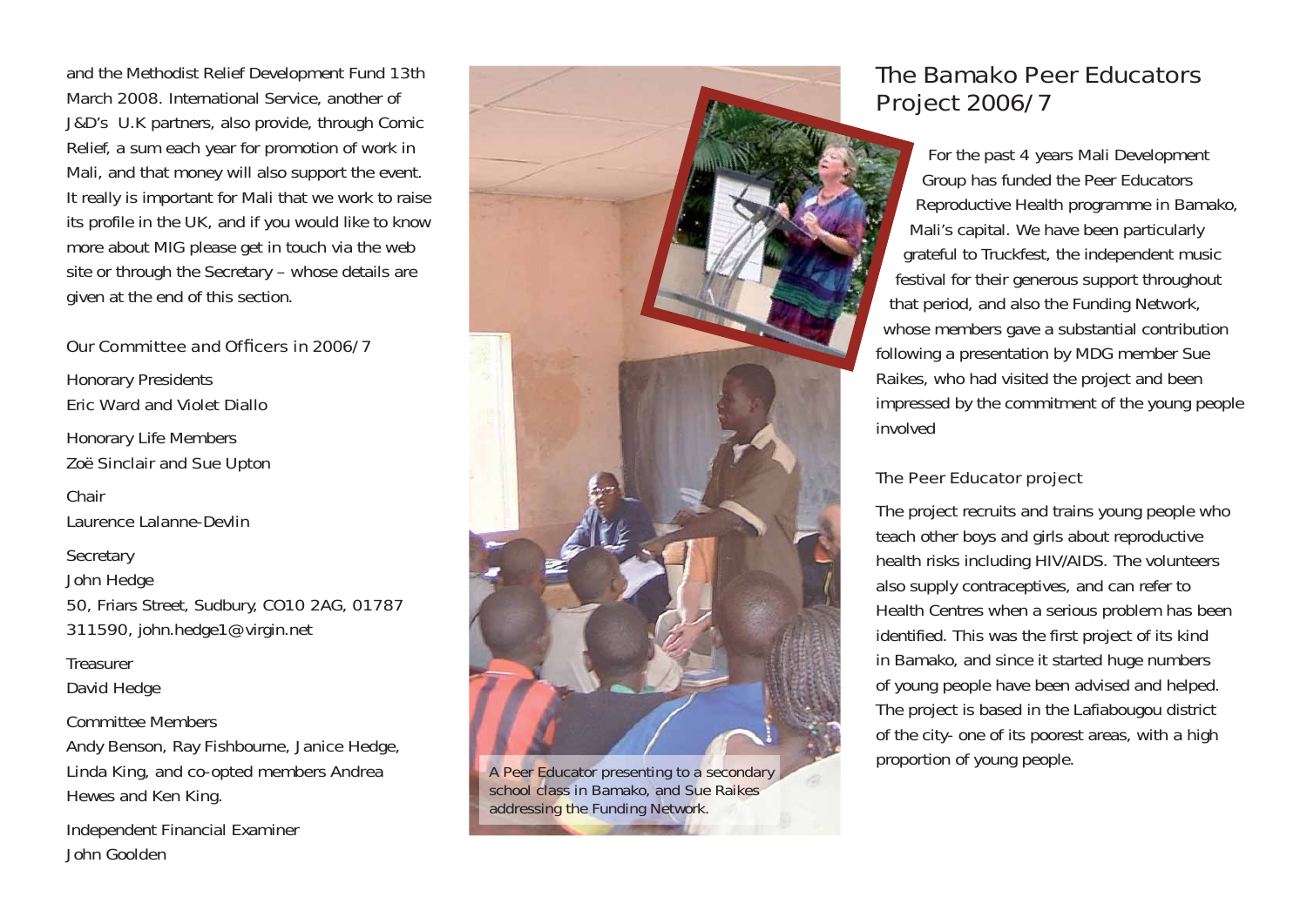#### The past year

- The project has worked across the whole of Lafiabougou, including the 11 schools and 22 of the *grins* - a Malian word to describe the informal clubs where young people meet, talk, and drink tea!
- By the end of 2006 120 young people had become trained Peer Educators.
- In 2006 almost 7000 young people had attended information sessions with almost equal proportions of boys and girls - an important achievement in Mali.
- 112 young people had received counselling - in this activity more girls than boys received help and advice.
- Music and film events and a football tournament were also used to spread the project's message.

Here are some comments from young people who have been involved.

*'Because of the training provided by J&D I learnt some very important and interesting things about sexually transmitted diseases and the battle against HIV/AIDS. It's helped me change my own behaviour- that is I've learned to make sure I carry condoms and always use them.'*

**Adama Sangaré,** nicknamed Nostra - a member of the Sébenicoro 'grin'

*I've learnt lots of things from Peer Education, above all about sexual behaviour, unwanted pregnancies, and drug addiction- I make sure I apply that learning to my own life!'* 

**Fatoumata Sangaré**, one of the girls working as a Peer Educator.



*'This education programme has been a real route out of problems for me, because I had a sexual infection, and I was referred to a Health Centre by a Peer Educator from the J&D Reproductive Health project. And today, thank God, I've been treated and am well.'*

**Moussa Diallo** member of the Djicoroni 'grin'

In Malian society discussion of sexual issues at home can be a taboo subject, and the project is addressing a really important need for accurate information, and access to contraception. Throughout the life of the project though, J&D has ensured that teachers, health workers and parents in Lafiabougou have been kept informed about the work. The project has been extremely popular. The Peer Educators themselves are a bright, committed, and at times quite challenging group. They are, perhaps, the next leaders of their communities, and so the project plays another role by giving them experience of leadership. In the context of this Annual Report on 'Winning Women' one of the real achievements has been to ensure the full role of Lafiabougou girls in this programme.

The project is currently being evaluated and the findings will be available in November 2007, during our discussions of the 2008/11 work plan. We expect this work to continue, but the future shape and priorities will be guided by the evaluation findings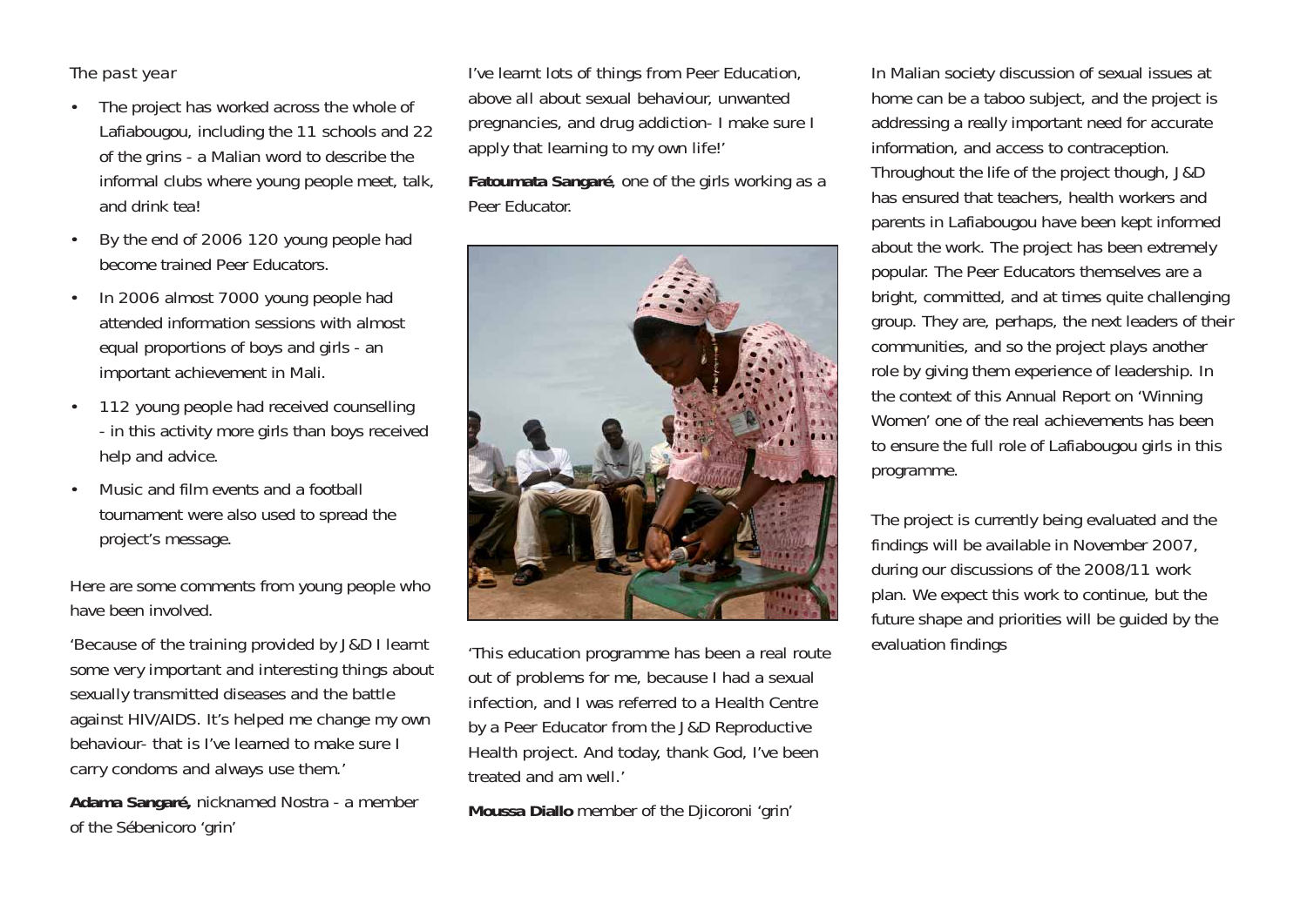

# Tanty Samake: MDG Link worker

Tanty Samake, the MDG Link worker plays a key role in the working relationship between J&D and MDG, providing reports responding to requests for information, and monitoring the progress of projects. Tanty works with all the MDG funded projects, including our school links, and she came to England on a professional visit in 2006. Here she describes the work of J&D with women in Manankoro, and now also in Yanfolila, another area some 60 kilometres to the west of Manankoro. The Norwegian agency Strömme are the core funders in Manankoro, and the new project is funded by Methodist Relief Development Fund. MDG has supported a range of projects within Manankoro, since we started in 2000, and this will continue to be a priority area for us, though in time there may be also be requests for projects in Yanfolila.

*We work very closely with people in the villages to understand their needs. This takes time, but it's really important to understand what their priorities really are. With women we help them organise themselves into groups and associations, so that they are directly involved in helping with development and can develop confidence and experience in running things for themselves.*

*This can involve a range of activities, but they are all integrated, so, for example, literacy work in the Reflect Circles not only gives them a chance to read and write, but also helps them with their income generation and the running of their groups. Some examples of activities are as follows:*

*• The Micro-credit scheme which enables them to take out a small loan and pay it back at low interest- women never had access to credit before.*